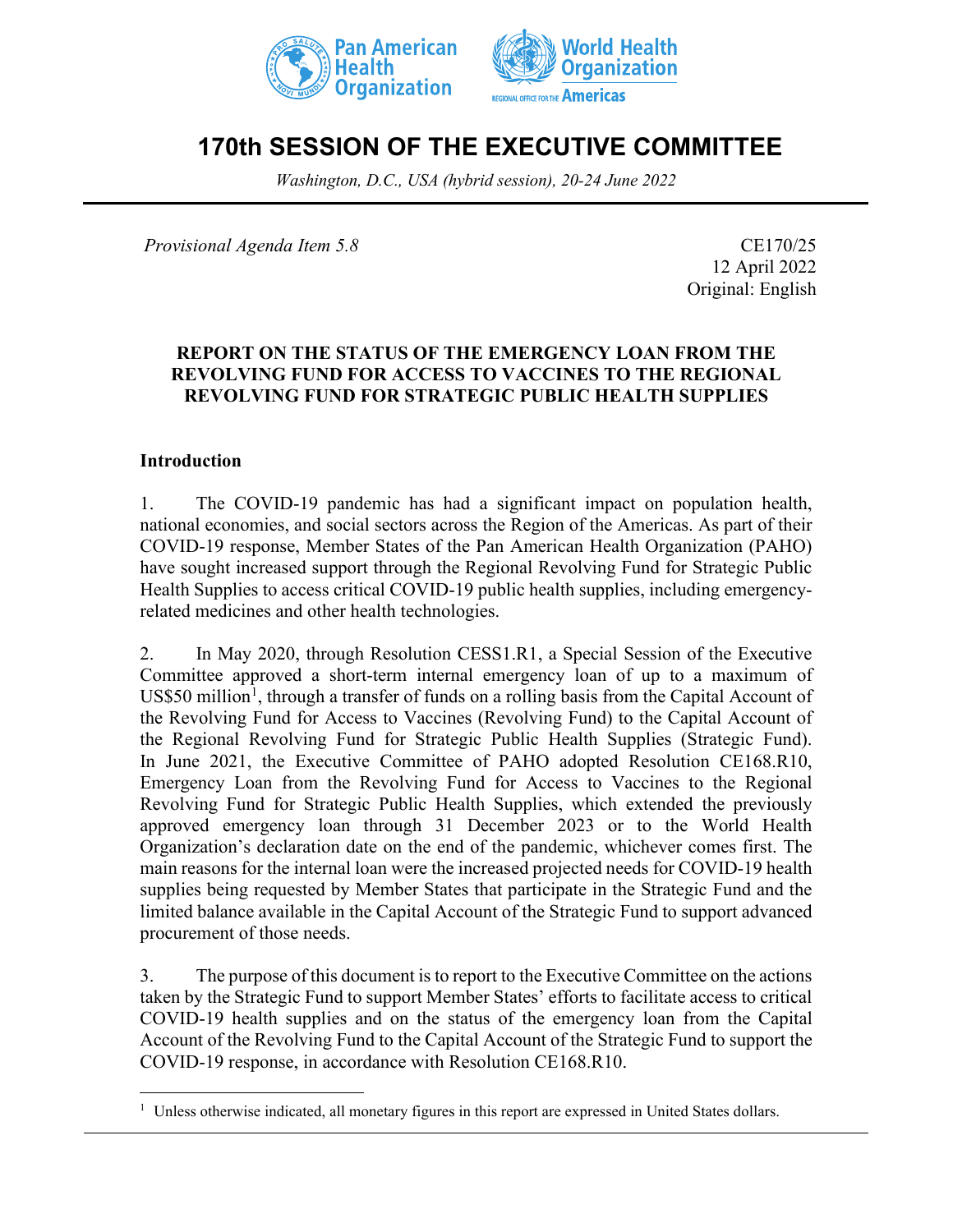# **Situation Analysis**

4. The COVID-19 pandemic led to a significant increase in the regional demand for essential public health supplies. At the same time, constrained supply chains impacted production capacity at the global level and in the Region of the Americas, including for critical raw materials. The result has been shortages of medicines and other public health supplies required both for responding to the COVID-19 pandemic and for maintaining priority public health programs.

5. Requests for technical support through the Strategic Fund increased significantly during the pandemic. In 2021 alone, the Strategic Fund procured \$318 million of medicines and other public health supplies on behalf of 30 participating countries and entities, constituting a fourfold increase in the utilization of the mechanism as compared to 2019. Medicines included treatments for critical care of COVID-19 patients as well as other essential medicines needed to maintain essential health services across other priority health programs. Supplies provided through the Strategic Fund included personal protective equipment, in vitro diagnostics—in particular, polymerase chain reaction and antigen rapid diagnostic tests—and biomedical equipment. An estimated 70 million people throughout the Region of the Americas benefitted from the medicines and health products supplied through the Strategic Fund.

6. Approximately 80% of requests for support through the PAHO Strategic Fund are prepaid by participating Member States. The balance comes from the Capital Account of the Strategic Fund, often to expedite processes in the context of an emergency or budgetary constraint. The Capital Account of the Strategic Fund receives funding from the capitalization component of the service fee, in accordance with PAHO Directing Council Resolution CD58.R4 (2020), and provides PAHO Member States with a line of credit to purchase strategic public health supplies that Member States reimburse upon receipt of the products. When there are insufficient funds available in the Capital Account of the Strategic Fund, an internal emergency loan from the Capital Account of the Revolving Fund can be requested pursuant to Resolution CE168.R10.

7. Through greater utilization of the PAHO Strategic Fund, the amount of funds available in the Capital Account of the Strategic Fund increased by 70%, from \$18.4 million in January 2019 to \$31.3 million at the end of December 2021. Countries made use of the Capital Account of the Strategic Fund to rapidly access strategic public health supplies during the pandemic. The number of countries utilizing the Capital Account line of credit increased from 15 countries in the 2018-2019 biennium to 17 countries in the [2](#page-1-0)020-2021 biennium. The total cumulative utilization<sup>2</sup> of the Capital Account surpassed 100% in both 2020 and 2021, demonstrating a high usage and turnover of the funds.

<span id="page-1-0"></span> $2$  Cumulative utilization is calculated by dividing the total cumulative amount of credit extended to Member States during the fiscal year by the closing balance of the Capital Account of that fiscal year.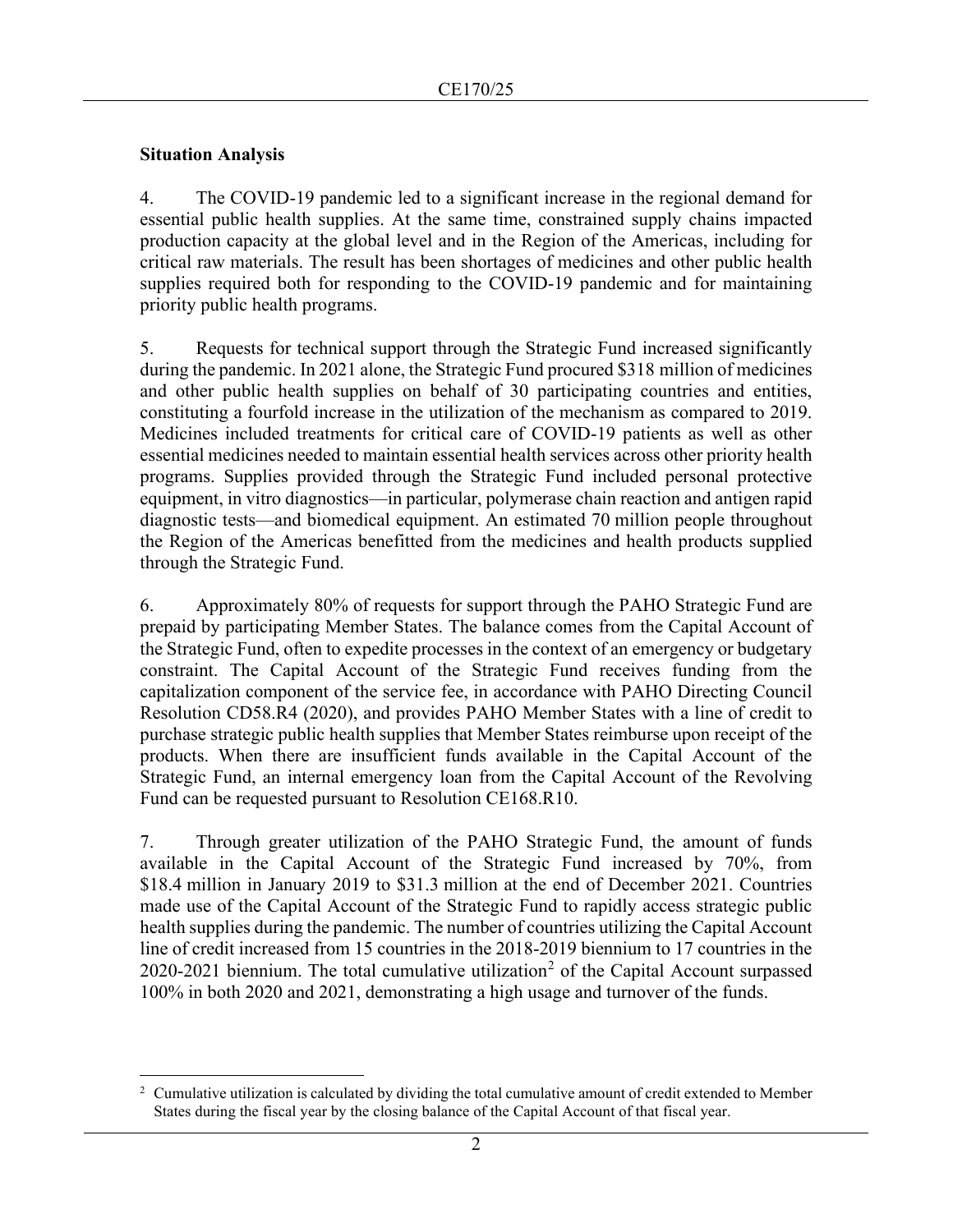8. During the 2020-2021 biennium, two short-term internal emergency loans were made through a transfer of funds from the Capital Account of the Revolving Fund to the Capital Account of the Strategic Fund, in accordance with Resolution CE168.R10, to support the emergency procurement of COVID-19 supplies. The loans were subsequently repaid on time and without impacting the availability of funds for the procurement of vaccines through the Revolving Fund.

9. Continuous improvements were made to the Strategic Fund management to support Member States more effectively and efficiently. These steps included: *a)* working with Member States to strengthen supply chain management capacities through the introduction of morbidity-based forecasting models, demand planning, and regional consolidation frameworks; *b)* streamlining procurement plans throughout the year based on just-in-time principles; [3](#page-2-0) *c)* introduction of more flexible shipping methods alternating between air and multi-modal transportation (i.e., land and ocean transport) to significantly offset increases in the cost of logistics, shipping, and insurance due to the pandemic; and *d)* optimization of resource utilization based on prepaid procurement, including repurposing grants and other financial resources to execute prepayment and ensure timely repayment of credit lines as much as possible. These improvements in performance management have mitigated the need on a number of occasions for a short-term internal emergency loan through a transfer of funds from the Capital Account of the Revolving Fund to the Capital Account of the Strategic Fund.

10. The internal emergency loan provisions continue to be a critical tool for meeting the COVID-19-related needs of PAHO Member States for public health supplies. The loan boosts the short-term capacity of the Strategic Fund to enable access to vital emergency supplies for the COVID-19 emergency response. The Pan American Sanitary Bureau (PASB) has established the necessary planning and operational mechanisms to determine the amounts and timing of any transfer from the Revolving Fund to the Strategic Fund to better support the needs of Member States, as required. PASB also implemented appropriate managerial and financial controls to ensure timely reimbursements to the Revolving Fund so that there is no impact on the ability of PASB to support Member States participating in the PAHO Revolving Fund.

11. Given the evolving context of the COVID-19 pandemic, and in order to continue to meet the demands of PAHO Member States for access to essential medicines and public health supplies, the internal emergency loan mechanism from the Capital Account of the Revolving Fund to the Capital Account of the Strategic Fund will remain available for PAHO Member States, if necessary, until 31 December 2023, or until the date when WHO declares the end of the pandemic, whichever comes first.

<span id="page-2-0"></span><sup>&</sup>lt;sup>3</sup> Just-in-time is a supply chain management strategy to send products at the time they are needed based on the forecast in order to avoid additional storage costs and risk of product expiration.